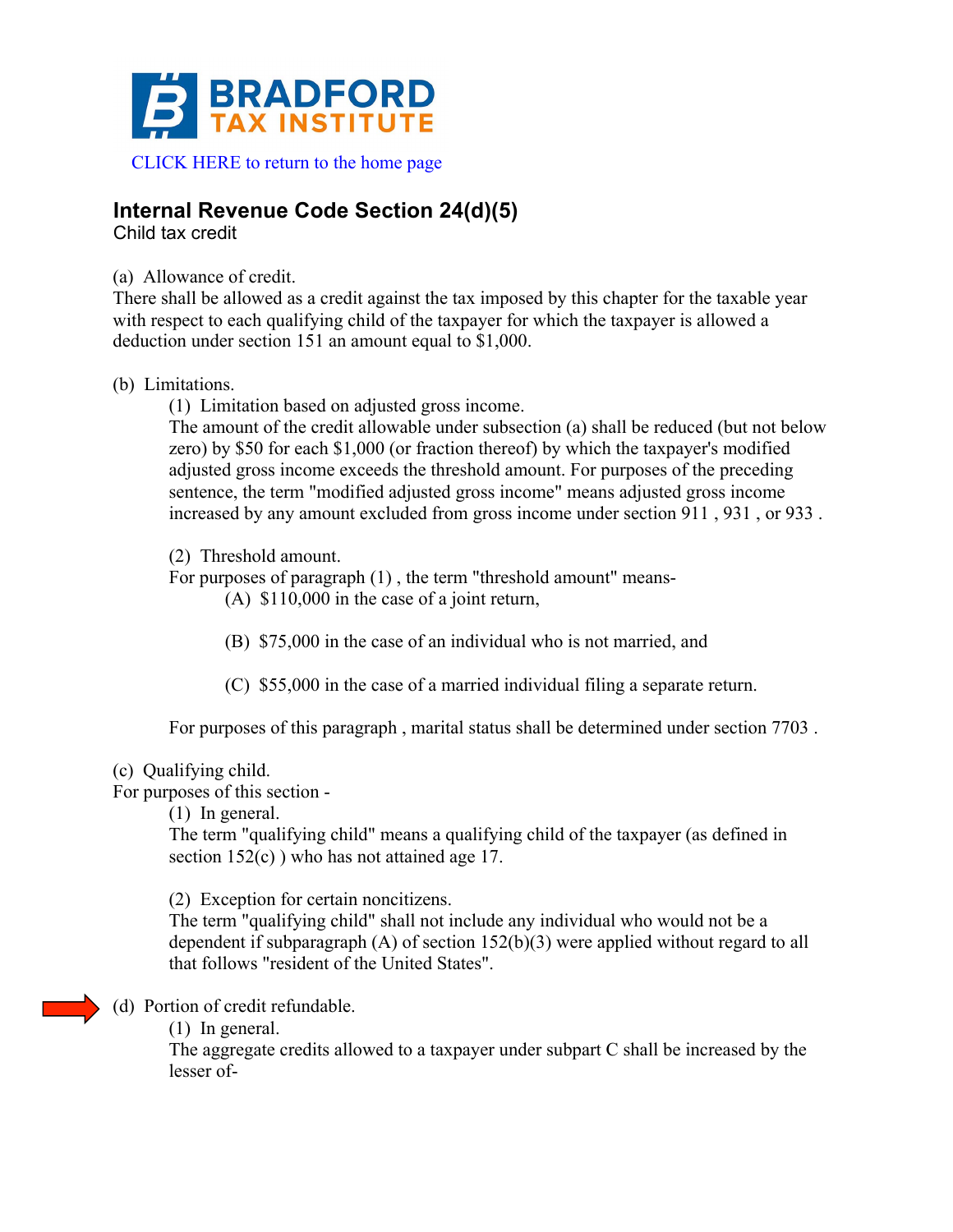(A) the credit which would be allowed under this section without regard to this subsection and the limitation under section 26(a) or

(B) the amount by which the aggregate amount of credits allowed by this subpart (determined without regard to this subsection) would increase if the limitation imposed by section 26(a) were increased by the greater of-

(i) 15 percent of so much of the taxpayer's earned income (within the meaning of section 32 ) which is taken into account in computing taxable income for the taxable year as exceeds \$3,000, or

(ii) in the case of a taxpayer with 3 or more qualifying children, the excess (if any) of-

(I) the taxpayer's social security taxes for the taxable year, over

(II) the credit allowed under section 32 for the taxable year.

The amount of the credit allowed under this subsection shall not be treated as a credit allowed under this subpart and shall reduce the amount of credit otherwise allowable under subsection (a) without regard to section 26(a) . For purposes of subparagraph (B) , any amount excluded from gross income by reason of section 112 shall be treated as earned income which is taken into account in computing taxable income for the taxable year.

(2) Social security taxes.

For purposes of paragraph (1) -

(A) In general. The term "social security taxes" means, with respect to any taxpayer for any taxable year-

> (i) the amount of the taxes imposed by sections 3101 and 3201(a) on amounts received by the taxpayer during the calendar year in which the taxable year begins,

(ii) 50 percent of the taxes imposed by section 1401 on the selfemployment income of the taxpayer for the taxable year, and

(iii) 50 percent of the taxes imposed by section 3211(a) on amounts received by the taxpayer during the calendar year in which the taxable year begins.

(B) Coordination with special refund of social security taxes. The term "social security taxes" shall not include any taxes to the extent the taxpayer is entitled to a special refund of such taxes under section 6413(c) .

(C) Special rule. Any amounts paid pursuant to an agreement under section 3121(l) (relating to agreements entered into by American employers with respect to foreign affiliates) which are equivalent to the taxes referred to in subparagraph  $(A)(i)$  shall be treated as taxes referred to in such subparagraph.

(3) Exception for taxpayers excluding foreign earned income.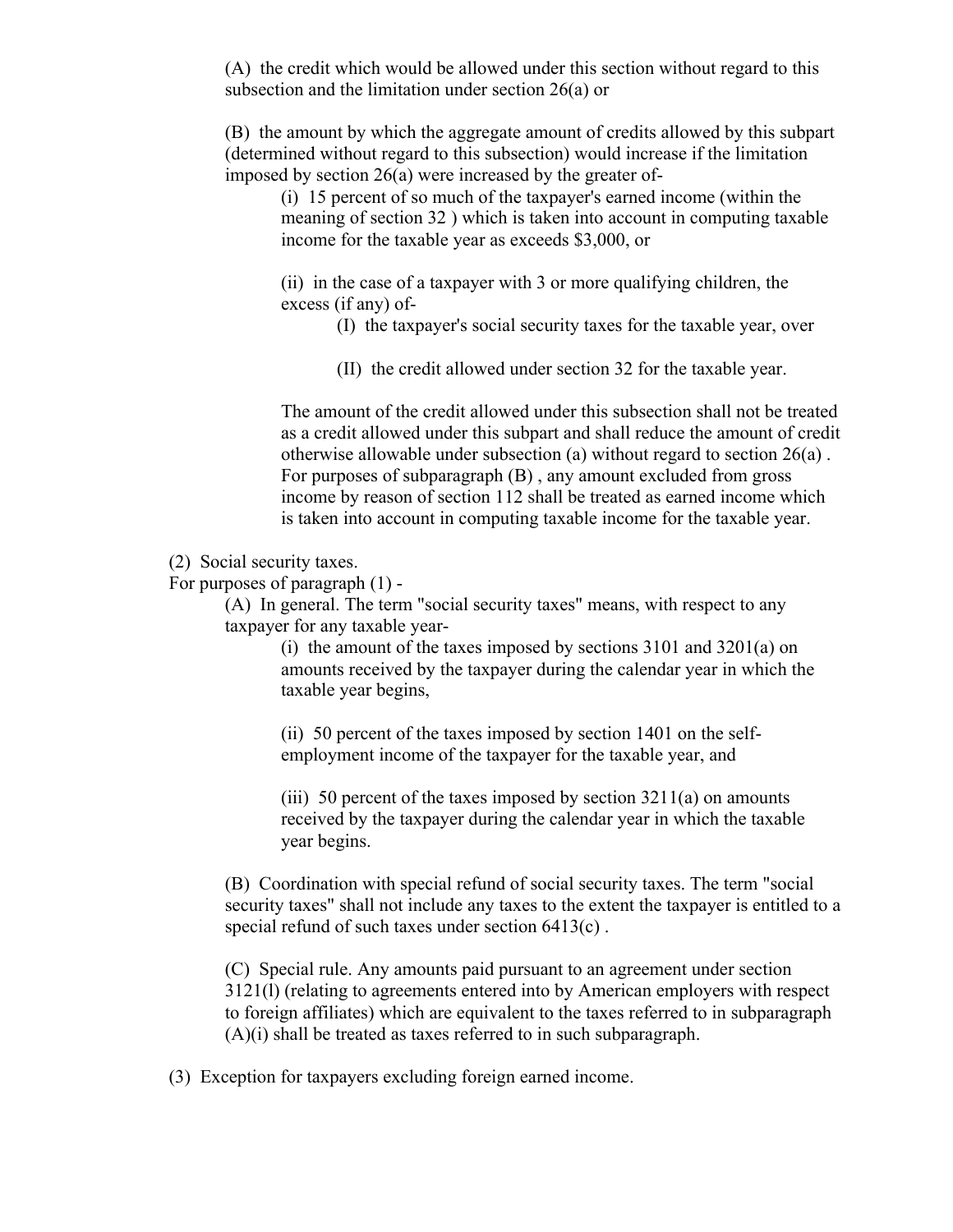Paragraph (1) shall not apply to any taxpayer for any taxable year if such taxpayer elects to exclude any amount from gross income under section 911 for such taxable year.

(e) Identification requirements.

(1) Qualifying child identification requirement.

No credit shall be allowed under this section to a taxpayer with respect to any qualifying child unless the taxpayer includes the name and taxpayer identification number of such qualifying child on the return of tax for the taxable year and such taxpayer identification number was issued on or before the due date for filing such return.

(2) Taxpayer identification requirement.

No credit shall be allowed under this section if the taxpayer identification number of the taxpayer was issued after the due date for filing the return for the taxable year.

(f) Taxable year must be full taxable year.

Except in the case of a taxable year closed by reason of the death of the taxpayer, no credit shall be allowable under this section in the case of a taxable year covering a period of less than 12 months.

(g) Restrictions on taxpayers who improperly claimed credit in prior year.

(1) Taxpayers making prior fraudulent or reckless claims.

(A) In general. No credit shall be allowed under this section for any taxable year in the disallowance period.

(B) Disallowance period. For purposes of subparagraph (A) , the disallowance period is-

(i) the period of 10 taxable years after the most recent taxable year for which there was a final determination that the taxpayer's claim of credit under this section was due to fraud, and

(ii) the period of 2 taxable years after the most recent taxable year for which there was a final determination that the taxpayer's claim of credit under this section was due to reckless or intentional disregard of rules and regulations (but not due to fraud).

(2) Taxpayers making improper prior claims.

In the case of a taxpayer who is denied credit under this section for any taxable year as a result of the deficiency procedures under subchapter B of chapter 63, no credit shall be allowed under this section for any subsequent taxable year unless the taxpayer provides such information as the Secretary may require to demonstrate eligibility for such credit.

#### (h) Special rules for taxable years 2018 through 2025.

(1) In general.

In the case of a taxable year beginning after December 31, 2017, and before January 1, 2026, this section shall be applied as provided in paragraphs (2 ) through (7) .

(2) Credit amount.

Subsection (a) shall be applied by substituting "\$2,000" for "\$1,000".